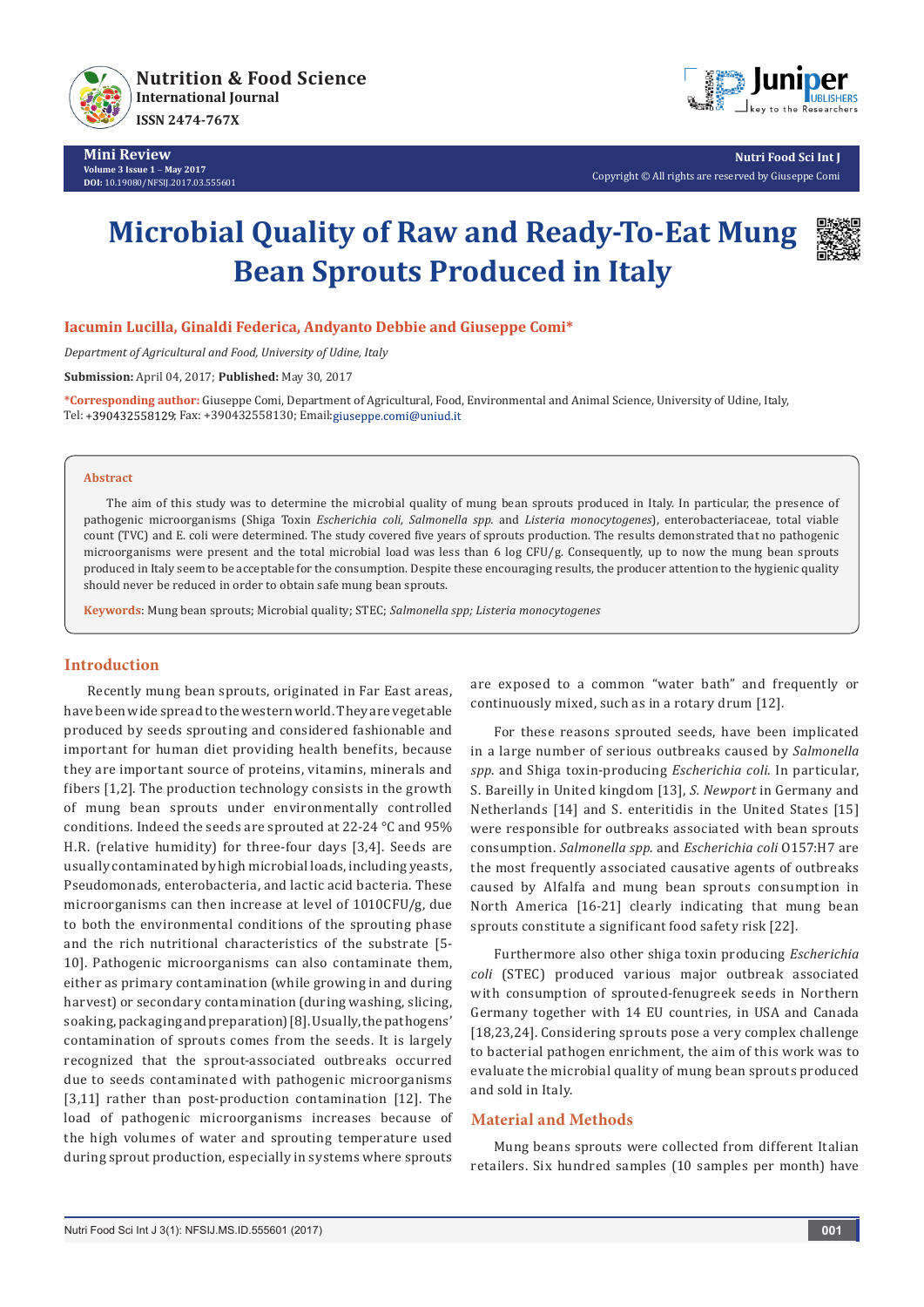been analyzed during 5 years, from January/ $1^{st}$  2012 to December/31st 2016. They were sampled and analyzed on the  $3<sup>rd</sup>$  day out of the 5 days of shelf-life. The storage during shelflife was performed maintaining temperature <7 °C. Analyses were conducted in duplicate on three biological replicates per each sampling point. The sample of 10g of the sprouts was serially diluted with saline-peptone water (8g/l NaCl, 1g/l bacteriological peptone Oxoid, Italy) in stomacher bags. An aliquot of 1 or 0.1ml of each serial dilution was plated onto agar for counts of different groups of microorganisms:

i) Total Mesophilic Viable Count (TVC) was evaluated on Plate Count Agar (Oxoid, Italy) incubated at 30 °C for 48- 72h.

ii) Total coliforms and *Escherichia coli* were counted on Violet Red Bile Lactose Agar (VRBLA) (Oxoid, Italy) incubated for 24h at 37 °C at 44 °C, respectively.

iii) *Salmonella spp*. was evaluated by the ISO (6579-1 2002 Cor.1:2004 Microbiology of food and animal feeding stuffs - Horizontal method for the detection of *Salmonella spp*.) method.

iv) *Listeria monocytogenes* by ISO (11290-1,2: 1996 Adm.1:2004. Microbiology of food and animal feeding stuffs- Horizontal method for the detection of *Listeria monocytogenes*) method.

v) STEC by CEN ISO TS 13136 (Comission Regulation EU n. 209/13 - 11/03/2013 amending regulation EC 2073/2005 as regards microbiological criteria for sprouts and the sampling rules for poultry carcases and fresh poultry meat - Official J. European Union L 68/19) method. Statistical analysis of the obtained data was performed by one-way analysis of variance. The averages of the microbial loads were compared with Tukey's honest significance test using the Statistical Graphics software package (p<0.05).

#### **Results and Discussion**

**Table 1:** Microbial quality of mung bean sprouts (Data Log CFU/g).

| <b>Microbial Group</b> | Year of Sampling** |               |               |               |               |
|------------------------|--------------------|---------------|---------------|---------------|---------------|
|                        | 2012               | 2013          | 2014          | 2015          | 2016          |
| Total viable count     | $5.5 \pm 0.3$      | $5.2 \pm 1.1$ | $5.3 \pm 0.8$ | $5.1 \pm 1.1$ | $5.2 \pm 1.0$ |
| Total coliforms        | $3.4 \pm 0.8$      | $3.3 \pm 1.1$ | $3.2 \pm 0.5$ | $3.5 \pm 0.4$ | $3.1 \pm 0.9$ |
| Escherichia coli       | <1                 | <1            | <1            | <1            | <1            |
| *Salmonella spp.       | Absence            | Absence       | Absence       | Absence       | Absence       |
| *L.monocytogenes       | Absence            | Absence       | Absence       | Absence       | Absence       |
| $*$ STEC               | Absence            | Absence       | Absence       | Absence       | Absence       |

Legend: STEC: Shiga Toxin E. coli; \*: Absence in 25g; \*\*: no significative difference among the years of investigation (p >0.05).

The microbial loads of the investigated sprouts produced and sold in Italy were lower than the ones produced and sold in other parts of Europe or the World [3-5,25,26]. As shown, TVC concentration was lower than 6 log UFC/g, whereas enterobacteriaceae were lower than 4 log UFC/g (Table 1) and no significant difference were observed during the 5 years monitored (p>0.05). Mung bean sprouts were grown in cellars from seeds placed in plastic washtubs, incubated at 22 °C under 90% R.H. and watered each 5 hours.

The abundance of nutrient from sprouting seeds, the temperature of growing and R.H. of the sellers were the ideal environmental conditions for microbial growth [3,4]. In addition, seeds may contain high microbial loads (>6 log CFU/g), represented by environmental microorganisms, such as enterobacteria, pseudomonads, lactic acid bacteria and yeast, that can rapidly grow [5,25,27] and reach high concentration levels (>1010CFU/g) [5-7,26,27]. TVC of seeds used for the production was always <104CFU/g. This value was lower than the concentration revealed by other authors,

who found in commercial seeds values higher than 104CFU/g [26,28-30].

A possible explanation for these findings could be attributed at both the use of sanitized production plants and the drinking water for watering. The value of TVC concentration did not allow prolonging the shelf-life of the investigated sprouts up to 5 days. However, also in case of a TVC exceeding 7 log CFU/g, the appearance of sprouts are not negatively affected [4]. In addition, no pathogenic microorganisms were detected in the investigated sprouts, in fact *Salmonella spp., Listeria spp*. and STEC resulted always absent/25g. Pathogenic bacteria usually contaminate seeds, which are generally recognized as the main source of bacterial pathogens in most sprout-related outbreaks reported by the National Advisory Committee on Microbiological Criteria for Foods [11] and by various authors [3,4,31].

In this case the control of each lot of seeds, used to produce the investigated sprouts, never demonstrated the present either of STEC or *Salmonella spp*. and *L. monocytogenes*. According to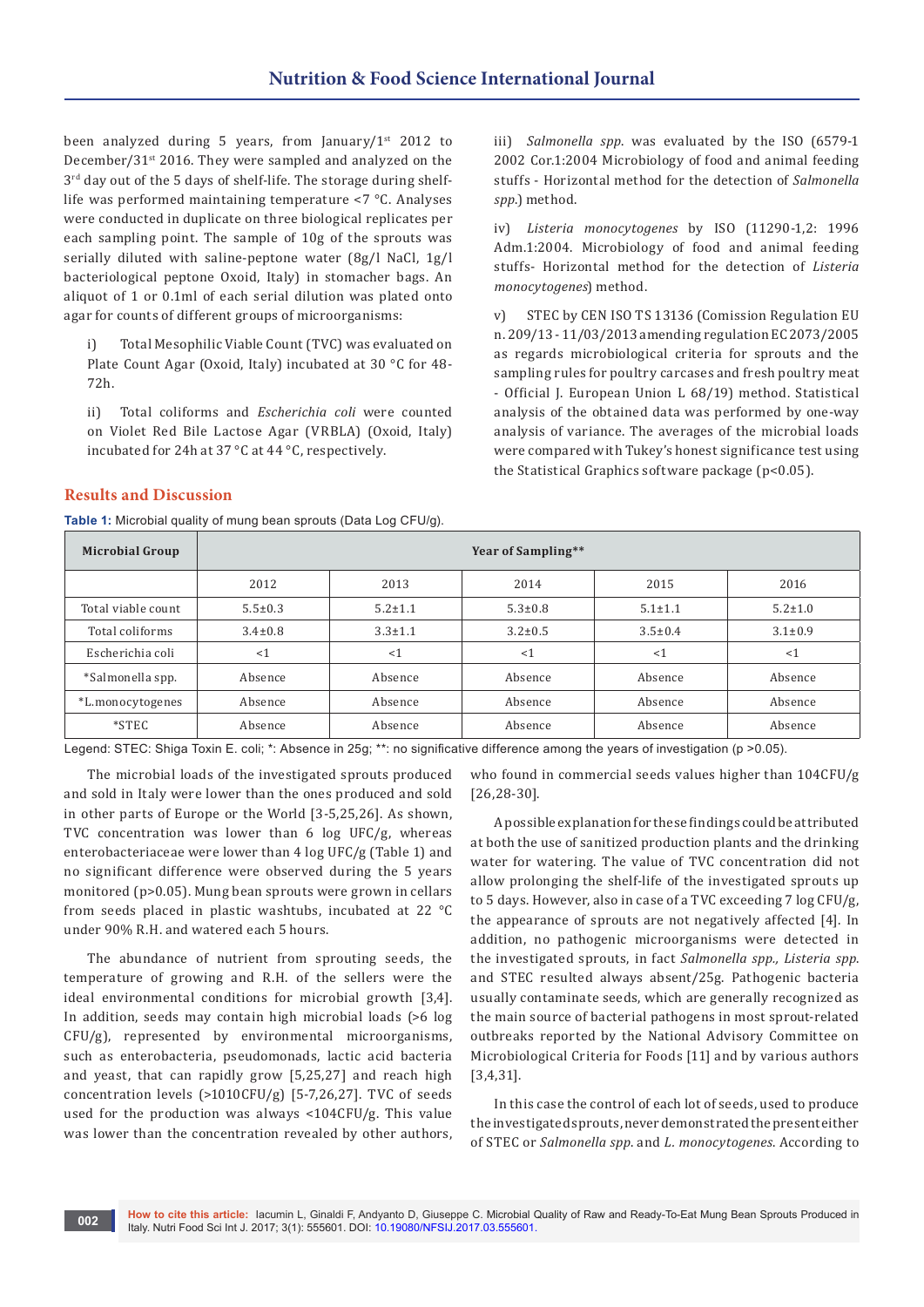Commission Regulation (EU) No. 209/2013. Italian producers control the seeds and the sprouts before the production and sale for the presence of STEC. Up to now, STEC were never found in all the lots of mung bean seeds and consequently also in the sprouts made with those seeds. Yet, the absence of the above three pathogenic species has been demonstrated since 1982, when different Italian sprout producers started their activity.

#### **Conclusion**

This study provides information on the hygienic quality and microbial status of mung beans sprouts produced in Italy. The microbial loads were lower than the ones observed in seeds and sprouts produced in other countries. In particular, the pathogenic microorganisms, responsible of outbreaks, as demonstrated in the last ten years [18,23,24] were never present. Despite these encouraging results, the attention to the hygienic quality should never be reduced and the Italian producers know the importance to apply the Good Manufacturing and Hygienic Practices in order to produce and sell safe mung bean sprouts. In particular, to minimize microbial contamination of sprouts prior to consumption, the initial microbial load and the presence of pathogenic microorganisms of seeds must be controlled.

#### **Acknowledgement**

The authors thank Azienda Agricola Amilcare Adami, Via Dorno 109, 27026 Garlasco (PV) Italy for the suggestion about the mung bean sprouts technology.

#### **References**

- 1. [Kuo YH, Rozan P, Lambein F, Frías J, Vidal-Valverde C \(2004\) Effects](http://www.sciencedirect.com/science/article/pii/S0308814603005211)  [of different germination conditions on the contents of free protein](http://www.sciencedirect.com/science/article/pii/S0308814603005211)  [and non-protein amino acids of commercial legumes. Food Chem](http://www.sciencedirect.com/science/article/pii/S0308814603005211)  [86\(2004\): 537-545.](http://www.sciencedirect.com/science/article/pii/S0308814603005211)
- 2. [Martínez-Villaluenga C, Gulewicz P, Pérez A, Frías J, Vidal-Valverde](https://www.ncbi.nlm.nih.gov/pubmed/16968110)  [C \(2006\) Influence of lupin \(Lupinus luteus L. cv. 4492 and Lupinus](https://www.ncbi.nlm.nih.gov/pubmed/16968110)  [angustifolius L. var. Zapaton\) and fenugreek \(Trigonella foenum](https://www.ncbi.nlm.nih.gov/pubmed/16968110)[graecum L.\) germination on microbial population and biogenic amines.](https://www.ncbi.nlm.nih.gov/pubmed/16968110)  [J Agric Food Chem 54\(19\): 7391-7398.](https://www.ncbi.nlm.nih.gov/pubmed/16968110)
- 3. [Peles F, Győri Z, Bácskai T, Szabó ZS, Murvai M, et al. \(2012\)](http://protmed.uoradea.ro/facultate/anale/protectia_mediului/2012A/agr/08.%20Peles%20F_et_al.pdf)  [Microbiological quality of organic wheat grains and sprout. Analele](http://protmed.uoradea.ro/facultate/anale/protectia_mediului/2012A/agr/08.%20Peles%20F_et_al.pdf)  [Univers din Orad Facl Prtcia Medi \(18\): 53-60.](http://protmed.uoradea.ro/facultate/anale/protectia_mediului/2012A/agr/08.%20Peles%20F_et_al.pdf)
- 4. [Taormina PJ, Beuchat LR, Slutsker L \(1999\) Infections associated with](https://www.ncbi.nlm.nih.gov/pubmed/10511518)  [eating seed sprouts: an international concern. Emerging Inf Disease](https://www.ncbi.nlm.nih.gov/pubmed/10511518)  [5\(5\): 626-634.](https://www.ncbi.nlm.nih.gov/pubmed/10511518)
- 5. [Randazzo CL, Scifò GO, Tomaselli F, Caggia C \(2009\) Polyphasic](https://www.ncbi.nlm.nih.gov/pubmed/19027975)  [characterization of bacterial community in fresh cut salads. Int J Food](https://www.ncbi.nlm.nih.gov/pubmed/19027975)  [Microbiol 128\(3\): 484-490.](https://www.ncbi.nlm.nih.gov/pubmed/19027975)
- 6. [Ghandi M, Matthews KR \(2003\) Efficacy of chlorine and calcinated](https://www.ncbi.nlm.nih.gov/pubmed/14527803)  [calcium treatment of alfalfa seeds and sprouts to eliminate Salmonella.](https://www.ncbi.nlm.nih.gov/pubmed/14527803)  [Int J Food Microbiol 87\(3\): 301-306.](https://www.ncbi.nlm.nih.gov/pubmed/14527803)
- 7. [Peńas E, Gómez R, Frías J, Vidal-Valverde C \(2008\) Application of high](http://www.sciencedirect.com/science/article/pii/S0956713507001533)  [pressure treatment on alfalfa \(Medicago sativa\) and mung bean \(Vigna](http://www.sciencedirect.com/science/article/pii/S0956713507001533)  [radiata\) seeds to enhance the microbial safety of their sprouts. Food](http://www.sciencedirect.com/science/article/pii/S0956713507001533)  [Control 19\(7\): 698-705.](http://www.sciencedirect.com/science/article/pii/S0956713507001533)
- 8. [Harris LJ, Farber JN, Beuchat LR, Parish ME, Suslow TV, et al. \(2003\)](http://onlinelibrary.wiley.com/doi/10.1111/j.1541-4337.2003.tb00031.x/abstract)  [Outbreaks associated with fresh produce: Incidence, growth, and](http://onlinelibrary.wiley.com/doi/10.1111/j.1541-4337.2003.tb00031.x/abstract)  [survival of pathogens in fresh and fresh cut produce. Compr Rev Food](http://onlinelibrary.wiley.com/doi/10.1111/j.1541-4337.2003.tb00031.x/abstract)  [Sci F 2\(1\): 1-64.](http://onlinelibrary.wiley.com/doi/10.1111/j.1541-4337.2003.tb00031.x/abstract)
- 9. [Zheng Q, Mikšs-Krajnik M, D'Souza C, Yang Y, Heo DJ, et al. \(2015\)](https://www.ncbi.nlm.nih.gov/pubmed/26338131)  [Growth of healthy and sanitizer-injured Salmonella cells on mung bean](https://www.ncbi.nlm.nih.gov/pubmed/26338131)  [sprouts in different commercial enrichment broths. Food Microbiol 52:](https://www.ncbi.nlm.nih.gov/pubmed/26338131)  [159-168.](https://www.ncbi.nlm.nih.gov/pubmed/26338131)
- 10. Zheng Q, Mikš[s-Krajnik M, D'Souza C, Yang Y, Heo DJ, et al. \(2016\)](https://www.ncbi.nlm.nih.gov/pubmed/26848949)  [Evaluation of real-time PCR coupled with immunomagnetic separation](https://www.ncbi.nlm.nih.gov/pubmed/26848949)  [or centrifugation for the detection of healthy and sanitizer-injured](https://www.ncbi.nlm.nih.gov/pubmed/26848949)  [Salmonella spp. on mung bean sprouts. Int J Food Microbiol 222: 48-](https://www.ncbi.nlm.nih.gov/pubmed/26848949) [55.](https://www.ncbi.nlm.nih.gov/pubmed/26848949)
- 11.[\(1999\) Microbiological safety evaluations and recommendations](https://www.ncbi.nlm.nih.gov/pubmed/10733245)  [on sprouted seeds. NACMCF National Advisory Committee on](https://www.ncbi.nlm.nih.gov/pubmed/10733245)  [Microbiological Criteria for Food. Int J Food Microbiol 52\(3\): 123-153.](https://www.ncbi.nlm.nih.gov/pubmed/10733245)
- 12. [Xiao Z, Nou X, Luo Y, Wang Q \(2014\) Comparison of the growth](https://www.ncbi.nlm.nih.gov/pubmed/25084646)  [of Escherichia coli O157: H7 and O104: H4 during sprouting and](https://www.ncbi.nlm.nih.gov/pubmed/25084646)  [microgreen production from contaminated radish seeds. Food](https://www.ncbi.nlm.nih.gov/pubmed/25084646)  [Microbio 44: 60-63.](https://www.ncbi.nlm.nih.gov/pubmed/25084646)
- 13. [Cleary P, Browning L, Coia J, Cowden J, Fox A, et al. \(2010\) A food borne](https://www.ncbi.nlm.nih.gov/pubmed/21144449)  [outbreak of Salmonella Bareilly in the United Kingdom. Euro Surveill](https://www.ncbi.nlm.nih.gov/pubmed/21144449)  [15\(48\): 19732](https://www.ncbi.nlm.nih.gov/pubmed/21144449).
- 14. [Bayer C, Bernard H, Prager R, Rabsch W, Hiller P, et al. \(2014\) An](https://www.ncbi.nlm.nih.gov/pubmed/24434173)  [outbreak of Salmonella Newport associated with mung bean sprouts](https://www.ncbi.nlm.nih.gov/pubmed/24434173)  [in Germany and the Netherlands, October to November 2011. Euro](https://www.ncbi.nlm.nih.gov/pubmed/24434173)  [Surveill 19\(1\): 20665.](https://www.ncbi.nlm.nih.gov/pubmed/24434173)
- 15. [FDA \(2014\) FDA Investigates Multistate Outbreak of Salmonella](https://www.fda.gov/food/recallsoutbreaksemergencies/outbreaks/ucm424426.htm)  [Enteritidis Linked to Mung Bean Sprouts Produced by Wonton Foods](https://www.fda.gov/food/recallsoutbreaksemergencies/outbreaks/ucm424426.htm)  [Inc. of New York US food & drug adminstion. USA.](https://www.fda.gov/food/recallsoutbreaksemergencies/outbreaks/ucm424426.htm)
- 16. CDC (2012) Escherichia coli. Centers for Disease Control and Preventio, **IISA**
- 17. [Fett WF \(2005\) Interventions to ensure the microbiological safety of](http://www.crcnetbase.com/doi/abs/10.1201/9781420038934.sec3)  [sprouts. In: Sapers GM \(Eds.\), Microbiology of fruit and vegetables, CRC](http://www.crcnetbase.com/doi/abs/10.1201/9781420038934.sec3)  [Press, USA, pp. 187-210.](http://www.crcnetbase.com/doi/abs/10.1201/9781420038934.sec3)
- 18. [Health Canada \(2012\) Risk associated with sprouts. Canada.](http://www.hc-sc.gc.ca/%20hl-vs/iyh-vsv/food-aliment/sprouts-germes-eng.php%20(Accessed%20March%2028%202017).)
- 19. [Baranzoni GM, Fratamico PM, Rubio F, Glaze T, Bagi LK, et al. \(2014\)](https://www.ncbi.nlm.nih.gov/pubmed/24413585)  [Detection and isolation of Shiga toxin-producing Escherichia coli](https://www.ncbi.nlm.nih.gov/pubmed/24413585)  [\(STEC\) O104 from sprouts. Int J Food Microbiol 173: 99-104.](https://www.ncbi.nlm.nih.gov/pubmed/24413585)
- 20. [Baker CA, Rubinelli PM, Hong PS, Carbonero F, Ricke SC, et al. \(2016\)](https://pubag.nal.usda.gov/catalog/5265868)  [Shiga toxin-producing Escherichia coli in food: Incidence, ecology, and](https://pubag.nal.usda.gov/catalog/5265868)  [detection strategies. Food Control 59: 407-419.](https://pubag.nal.usda.gov/catalog/5265868)
- 21. [Margot H, Tasara T, Zwietering MH, Joosten H, Stephan R \(2016\)](https://www.ncbi.nlm.nih.gov/pubmed/27240217)  [Effects of different media on the enrichment of low numbers of Shiga](https://www.ncbi.nlm.nih.gov/pubmed/27240217)  [toxin-producing Escherichia coli in mung bean sprouts and on the](https://www.ncbi.nlm.nih.gov/pubmed/27240217)  [development of the sprout microbiome. Int J Food Microbiol 232: 26-](https://www.ncbi.nlm.nih.gov/pubmed/27240217) [34.](https://www.ncbi.nlm.nih.gov/pubmed/27240217)
- 22. [Gómez-ACA, Rangel-Vargas E, Bautista-De LH, Vázquez-Barrios EM,](https://www.ncbi.nlm.nih.gov/pubmed/24021821)  [Gordillo-Martínez AJ, et al. \(2013\) Behavior of enteroaggregative](https://www.ncbi.nlm.nih.gov/pubmed/24021821)  [Escherichia coli, non-O157-shiga toxin-producing E. coli, enteroinvasive](https://www.ncbi.nlm.nih.gov/pubmed/24021821)  [E. coli, enteropathogenic E. coli and enterotoxigenic E. coli strains on](https://www.ncbi.nlm.nih.gov/pubmed/24021821)  [mung bean seeds and sprout. Int J Food Microbiol 166\(3\): 364-368.](https://www.ncbi.nlm.nih.gov/pubmed/24021821)
- 23. [Buchholz U \(2011\) German outbreak of Escherichia coli O104:H4](https://www.ncbi.nlm.nih.gov/pubmed/22029753)  [associated with sprouts. N Engl J Med 365\(19\): 1763-1770.](https://www.ncbi.nlm.nih.gov/pubmed/22029753)
- 24. [EFSA \(2012\) Scientific opinion on the risk posed by Shiga toxin](https://www.efsa.europa.eu/en/efsajournal/pub/2424)[producing Escherichia coli \(STEC\) and other pathogenic bacteria in](https://www.efsa.europa.eu/en/efsajournal/pub/2424)  [seeds and sprouted seeds. EFSA J 9\(11\): 1-101.](https://www.efsa.europa.eu/en/efsajournal/pub/2424)
- 25. [Robertson LJ, Johannessen GS, Gjerde BK, Loncarevic S \(2002\)](https://www.ncbi.nlm.nih.gov/pubmed/11999108)  [Microbiological analysis of seed sprouts in Norway. Int J Food Microbiol](https://www.ncbi.nlm.nih.gov/pubmed/11999108)